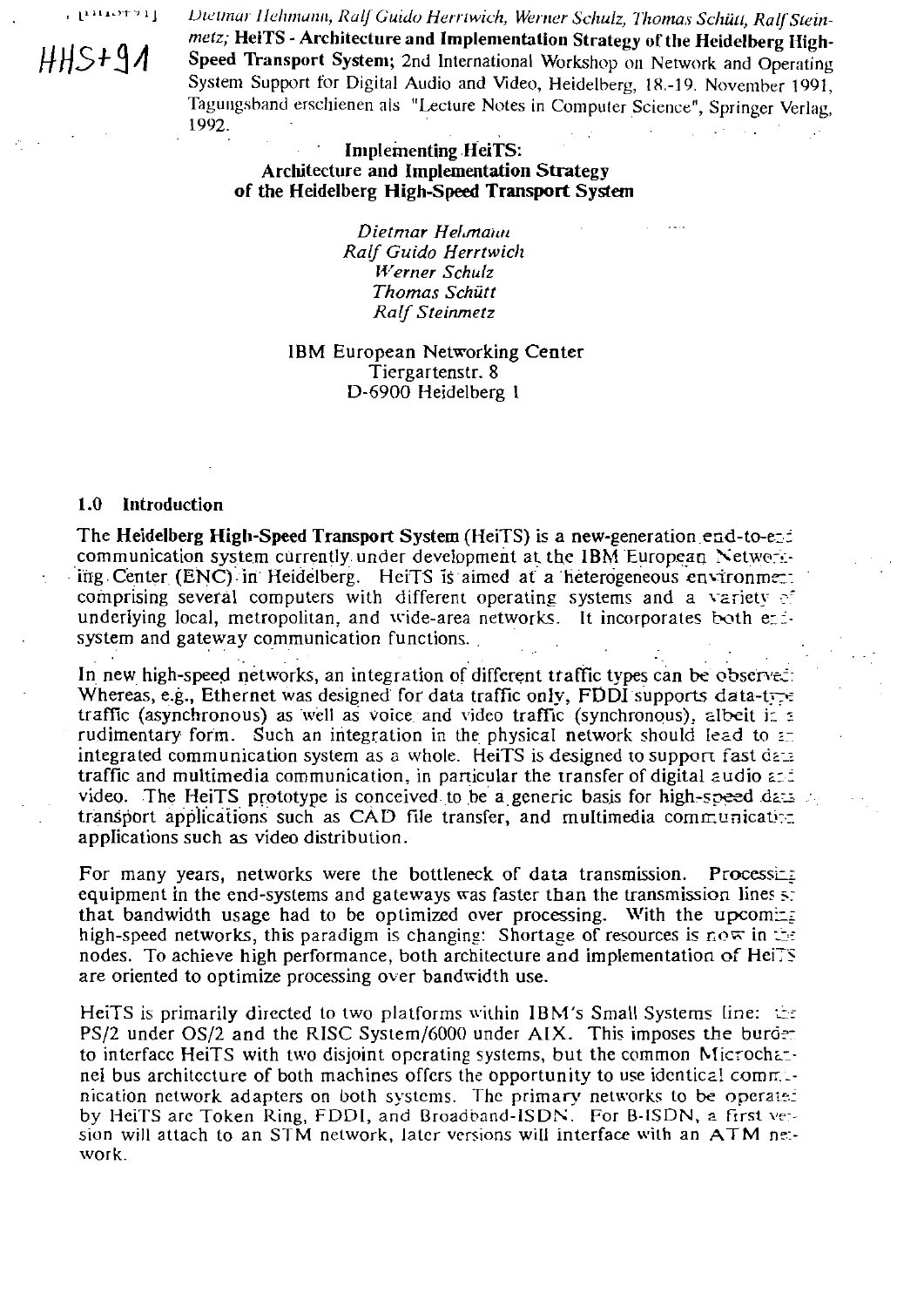This paper discusses our implementation decisions for HeiTS. Section 2 introduces the overall multimedia system architecture into which HeiTS will be integrated. Section **3** elaborates on the support functions that serve as building blocks for the construction of HeiTS. Section 4, finally, discusses the actual communication functions that HeiTS provides. For thc objectives of the system please refer to an earlier paper  $[5]$ .

#### 2.0 Overall Multimedia System Architectwe

HeiTS is just one module within a general platform for multimedia applications. It, therefore, has to fit into the overall architecture of such a platform. This section discusses the external constraints on the implernentation of HeiTS which result frorn the need for integrating HeiTS with a surrounding system.

#### 2.1 Stream Handlers

Multimedia data usually enters the computer through an input device and leaves it through an output device (where storagc can serve as an 110 device in both cases). 11 is less common that the data is generated by the Computer itself, i.e., calculated or interpreted by the **CPU.** Nevertheless, this case occurs in simulation and conrrol applications; a multimedia architecture needs to take it into account, too.

An entity generating or consuming a raw stream of continuous multimedia data is commonly called a *stream handler.* The term "raw" shall indicate that no streamhandler-specific data is contained in the stream. For example, in a transport system (which would be a typical stream handler), the data must not contain any protocol headers or trailers; they have no meaning to other stream handlers, e.g., those responsible for video output. We make no restriction on the encoding of a raw stream. In particular, a stream can be compressed or uncompressed. Any stream should be typed to prevent it from being directed to the wrong stream handler.

Strearn handler functions are often distributed arnong the main **CPU** and on-board processors. In case of video decompression adapters most of the stream handler, software executes on the on-board DSP of the adapter. Additional software completes the stream handler to access the board from an application. Whenever the adapter does not deliver raw data, but some additional information, the stream handler software that executes on the main **CPU** becomes more complex. Multimedia file or transport systems are examples of such stream handlers. In applications where multimedia data is generated or consumed by the computer, a stream handler may run on the **CPU** only.

In a modern system which follows the microkernel approach, one will arrive at the following three-level code structure for a stream handler implementation:

- *Hardware portions* of stream handlers are executed on an adapter board. In many cases. one will not be ablc to change thesc strcam handler portions. However, some modern hardware stream handlers are microprogrammable.
- *Device drivers* constitute the stream handler portion executed inside the operating system kernel to interface to the hardware adapter.
- *Software portions* of stream handlers execute in user space, on top of the operating system kernel. From a software engineering viewpoint, the majority of the stream handler code should belong to this portion. Stream handlers which do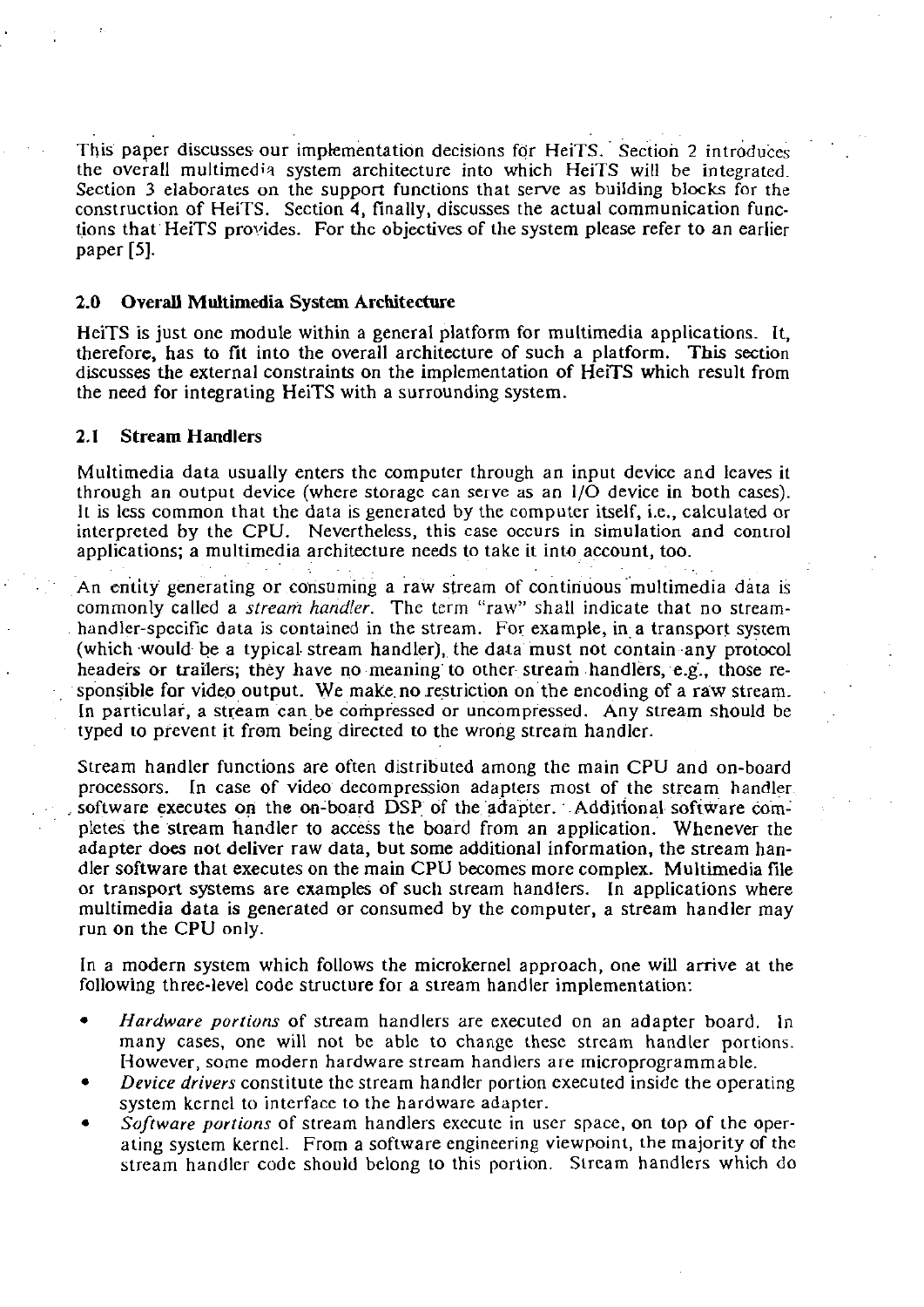not require special hardware support (e.g., simple filter functions) can be implemented in software only.

This layered stream handler structure is continued within each stream handler portion. In particular, the stream handler implementation of a transport system will contain the traditional communication layers.

#### 2.2 Threads

Stream handlers need to obey the inherent real-time requirements of auaiovisual data: They have to deliver their output before a certain deadline to make it available in time for its presentation or consumption. In addition, they may have to reduce jitter between the delivery of adjacent output items or synchronize the presentation of their data items with those of other stream handlers.

The following implementation structure makes it easy to take these timing criteria into account: All stream handler software portions are encoded as functions of *e*  single task. This task assumes the role of an *audio/video server* which  $-$  somewhat similar to the X server  $-$  provides a common input/output environment for timecritical multimedia data. The functions of the  $AV$  server are executed by *threads* which escort a single piece of multimedia data from input to output. They wait to obtain the data from the device driver, then execute the layered functions of tbe inpür stream handler in an upcall fashion  $[2]$ , execute the functions of the outpur strearr, handler in a downcall fashion and finally submit the data to the output device through the corresponding device driver functions.

Threads, much better than messages themselves, can take the timing requirements of multimedia data into account. Each thread can be scheduled according to the urgency of the data item it handles using real-time scheduling techniques. It also can be synchronized with the execution of other threads through well-known process synchronization functions. An appropriate synchronization point is the switch from the upcall to the downcall segment. A thread can also be paced at this point by delaying its execution for some time.<br>2.3 Stream Management

A multimedia application runs on top of the AV server outside of the real-time environment. Multimedia data usually does not pass through the application; the application merely manages the flow of data in the AV server. To manage the data flow. we distinguish between **device control operations** that determine the content of **2**  multimedia stream and **srrearn conrrol** operations that determine its direction-

Device control operations depend on the individual 1/O device. Devices may be grouped into classes and their device control operations may be derived generically<br>as suggested in [10]. For storage devices, typical control operations include For storage devices, typical control operations include **fast forward, reverse and seek.** Other opcrations are *zoom* for cameras and *volume* for speakers.

Stream control operations are the same for all stream handlers. They include

- *open/close* (applied to individual stream handlers, yielding *stream handles*),
- connect/disconnect (applied to pairs of stream handles, yielding stream *identifi***caiions),** and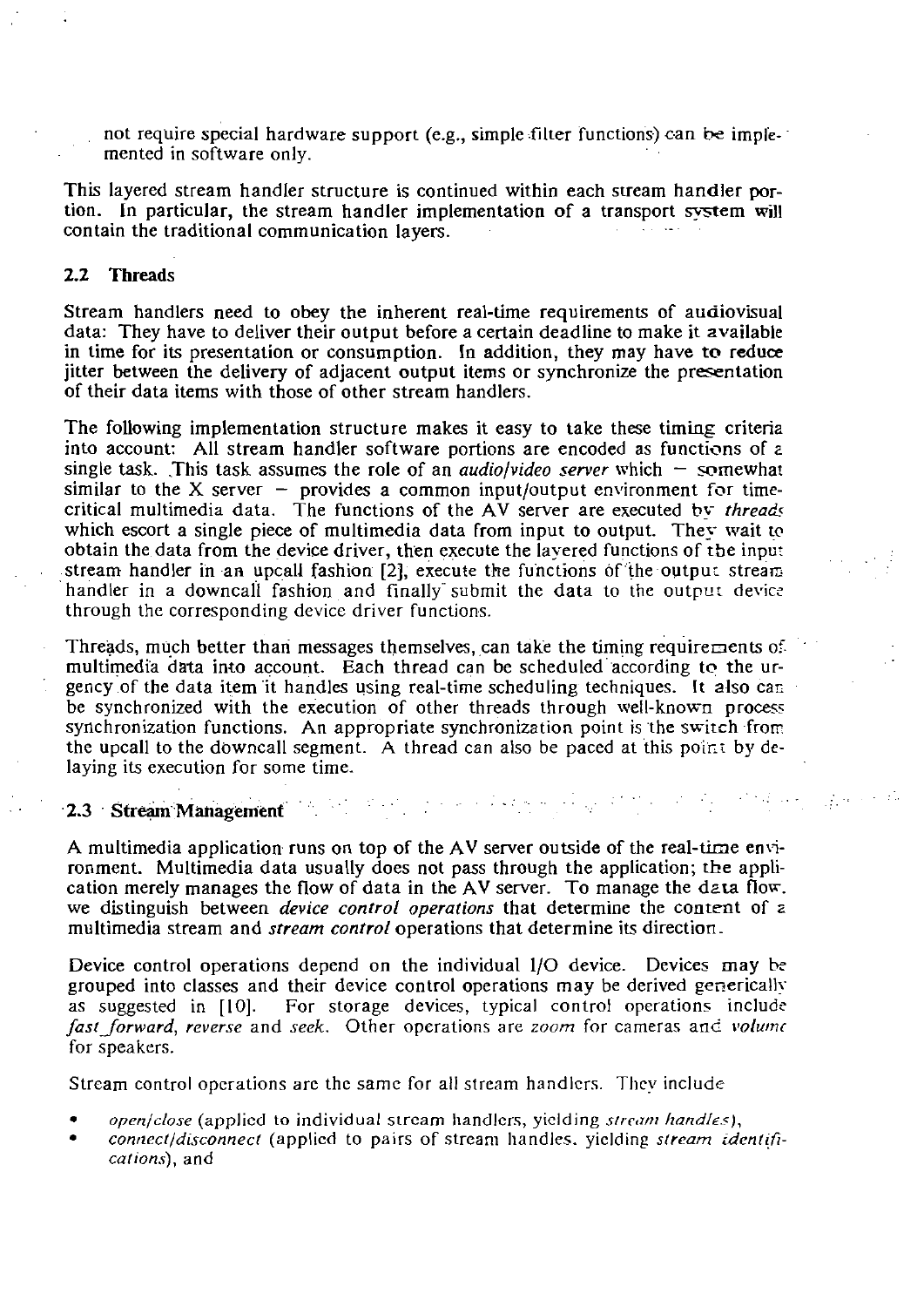start/stop (applied to stream identifications).

The open function is a hybrid between a device control and a stream control operation. It usually requires information specific to the stream handler that also determines stream content. Except for stream handlers that cannot be multiplexed (such as those for micropholies and speakers), opening the stream handler is not enough: In a file system, the file to be accessed needs to be known. In a transport system, the address of the communication partner is required. In a video display, the area where to display the data on the screen is needed. This information is provided by handler-specific parameters of the *open* call.

The connect function generates a thread to escort data from the input to the output stream handler. When the connection is established, system resources are allocated to ensure that the thread can perform its function according to the application's requirements (on time, with a certain reliability, etc.). In distributed applications, such resource reservation has to be made from end to end, including the network.

In addition to the above functions, an application can also specify that a connection  $($  = thread) shall be synchronized. In this case, the above-mentioned synchronization mechanism is enabled and threads are potentially delayed.

The following picture shows the overall architecture of HeiTS:



Figure I. HeiTS: Architecture

The devices drivers (DD), the transport system (TS) and the audio/video handler (AV) are examples of stream handlers. Data flows from a network adapter through the corresponding device driver to the transport system, where the communication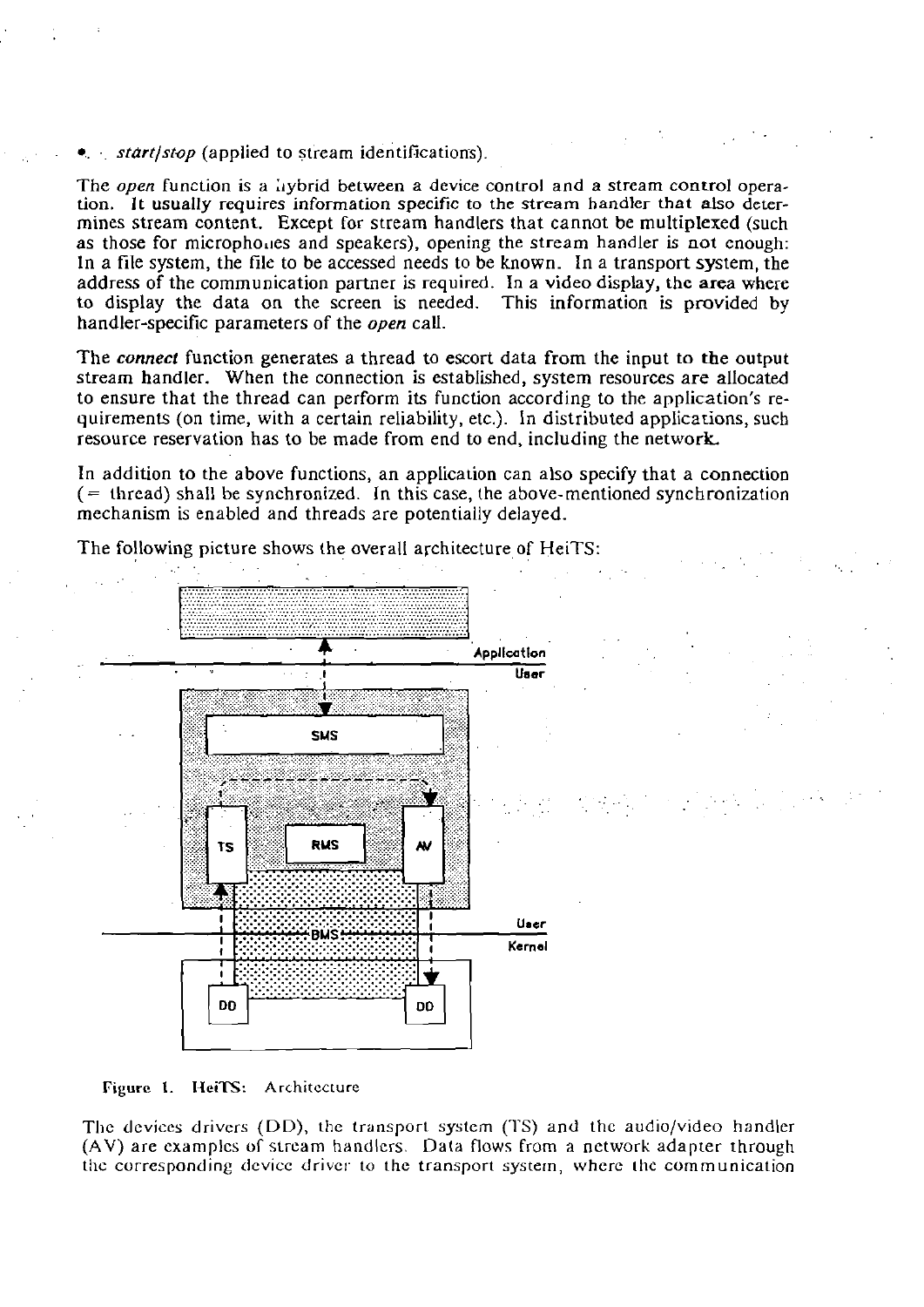functions are provided (see 4.0), passed over to the audio/video handler and written. to the adapter using the AV-device driver. The buffer management system (BMSi enables the handling of the data between the different stream handlers without copied them (see 3.1). The resource management system (RMS) allocates and manages the resources (see 3.2). The stream management system (SMS) provides the interface the application.

#### **3.0** Support Functions

In protocol implementations, the protocol machine contributes only a small fraction to the overall processing time. Most computation power goes into support functions such as data administration, communication between modules (e.g., processes), etc. This is even more true for light-weight protocols with their streamlined protocol machines.

In HeiTS our goal is to handle data in real-time. First of all, this means that some delay bounds for the data handling can be guaranteed. As delay bounds for audiovisual data are tight, this automatically translates into fast data handling. To handle data efficiently, a sophisticated **buffer management** is needed. To schedule the resources for real-time data handling, we need a *resource management* which reserves the resources in HeiTS and guarantees the commitments made.

 $\mathcal{L}_\mathbf{z}(\mathcal{E})$ 

# 3.1 Buffer Management

Conceptually, data always flows from one stream handler into another. However, if a significant portion of the stream handler is realized in software and makes use of the CPU, this flow of the data should not imply costly data copying, in particular copying from kernel to user space and back.

 $\sim 10^6$ 

The buffer management system (BMS) enables the transfer of the data "below" the stream handlers to achieve higher performance. In this case, special device czpabilitics such as direct adapter-to-adapter transfer can be utilized and the BMS hides differences between buffers on different adapters and in main memory.

The BMS not only avoids copying while data is flowing between stream handlers, it ... also provides features needed for efficient protocol implementations such as chaining of buffer fragments (headers from different layers, data, possibly trailers) and lockin: (e.g., to keep buffers for retransmissions).

A BMS buffer consists of one or more blocks of memory (called fragments) which are linked together. The information describing the buffer **is** contained in a buffer descriptor, so no buffer management information has to be stored in the fragments.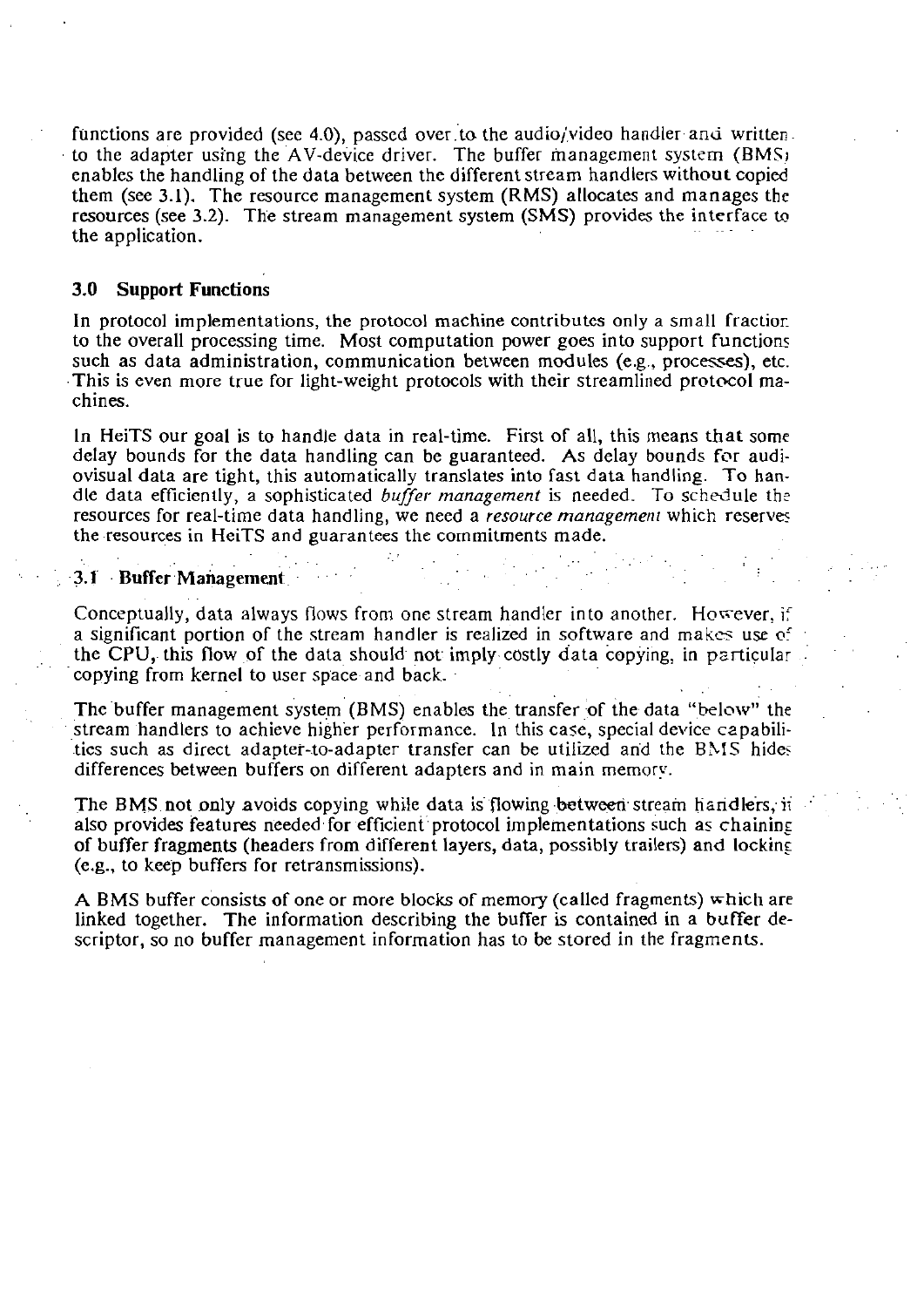

Figure 2. BMS: Buffers and Fragments

A fragment consists of three parts:

, .

- The *data area* is filled with information.
- The *empty area* is free and can be used to store information (e.g., to add a protocol header).

~.

The *dirty area* cannot be used (it can contain adapter specific information).

The pointers to the different areas are stared in the buffer descriptor. Space in a fragment is allocated from the back to the front, so each layer can add its header. If there **is** no ernpty space left- in the fragment, a new fragment **is** allocared ant *5*  linked to the current buffer. So it is not necessary to copy the bulfer.

A side effect of this scheme is, that segmenting and recombining of data units is possible without copying the data. To Segment a data unit into, e.g., two pieces, **15:**  BMS allocates a second buffer descriptor which points to the same fragment(s) and onIy changes the pointers to the different areas accordingly.

Normally the last stream handler handling the buffer gives the buffer back to  $\pm \epsilon$ BMS after the data is copied to the external device and the buffer is freed. Under some circumstances a stream handler may want to keep the data for later use, e.s.. ihe transport layer may keep **a** buffer for reiransmissions if it has to providc **z** reliatl;. service to its user. In this case the respective stream handler can tell the BMS to  $\log$ . the buffer. When a locked buffer is returned to the BMS, it is not actually freed until the lock is removed.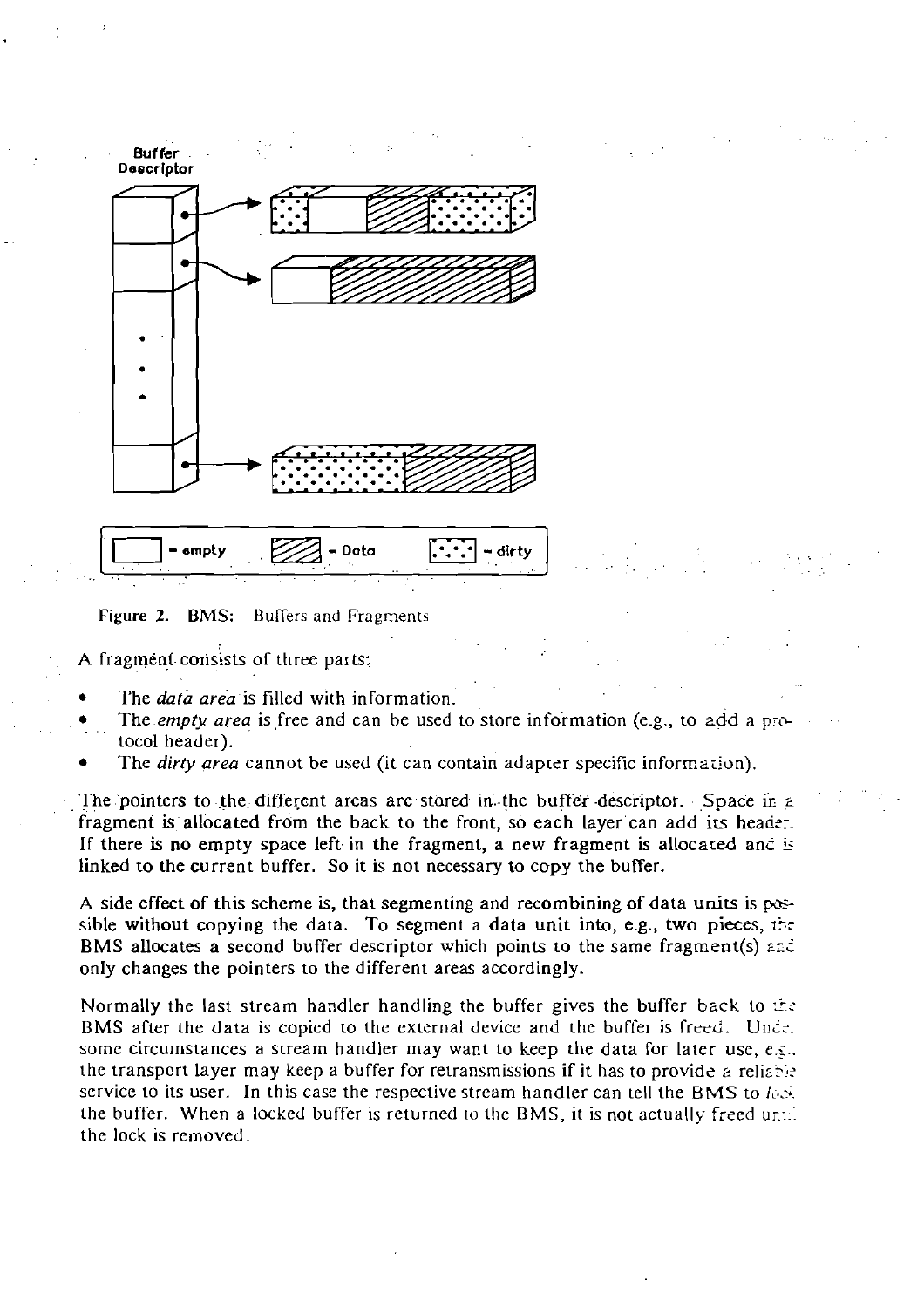#### **3.2** Resource Management

The resource management system (RMS) allocates resources for connections to guarantee a certain *throughput, delay* and *rellability* **[6].** The workload model used in HeiTS is the *Linear Bounded Arrival Process (LBAP)*, which was introduced by Cruz [4] and employed, for example, in **SRP** [I]. Whenever a new connection i; establislci. the **RMS** makes Sure that this connection does not violate performance guarantees already promised to other connections. There are two types of connections: best effort and guaranteed.

The **RMS** consists of submodules for each resource (e.p., local resources like CPU processing capacity and network resources like bandwidth) to perform schedulability testing, reservation, and resource scheduling. The **RMS** also reserves buffer space. The buffers needed for a connection are allocated statically from a buffer pool. The amount of buffer space to be reserved is based on the throughput and the burst size.

Let us discuss the reservation and scheduling of the CPU as an example for the resource management techniques employed. For any new connection, a schedulability test is performed: Based on the maximum message rate of a connection and the processing time needed per message it is calculated whether the acceptance of this new connection could violate guarantees for other connections. If this is the case the new connection is rejected. The values calculated for accepted connections are stored in a local database. This information is used by the RMS for further schedulability tests and by the scheduler for scheduling the thread processing the message.

. .

For CPU scheduling we are currently using three priority classes:

- 
- 1. critical threads,<br>2. critical threads that have used up their processing time, as specified by their workload specification, but require further processing (this is based on our opti-<br>mistic assumption, that this message can make up for the lost time in later resources and is especially useful for best effort connections), and
- 

3. **threads that are no stream handlers** (the normal system threads).

Currently we investigate to use a fourth class for workahead messages, but it is not clear if the potentially better CPU utilization is worth the scheduling effort (which consumes CPU capacity itself).

The scheduling within the different classes is currently bascd on a modified raremonotonic scheme, where the priority of a thread is based on the message rate for the respective connection. For incoming messages the urgency is calculated and depen6 ing on the outcome the message is passed to the thread handling the connection directly or it is hold back by the scheduler.

In the future we plan to also use deadline scheduling where the priority of a thread is calculated based on the urgency of an arriving message.

## **4.0 Communication Functions**

Using the support environment introduced in the previous chapters, HeiTS realizes the function of the lower 4 layers of the OSI reference model as a stream handler providing cadsystem-to-endsystem transfer of multimedia data items.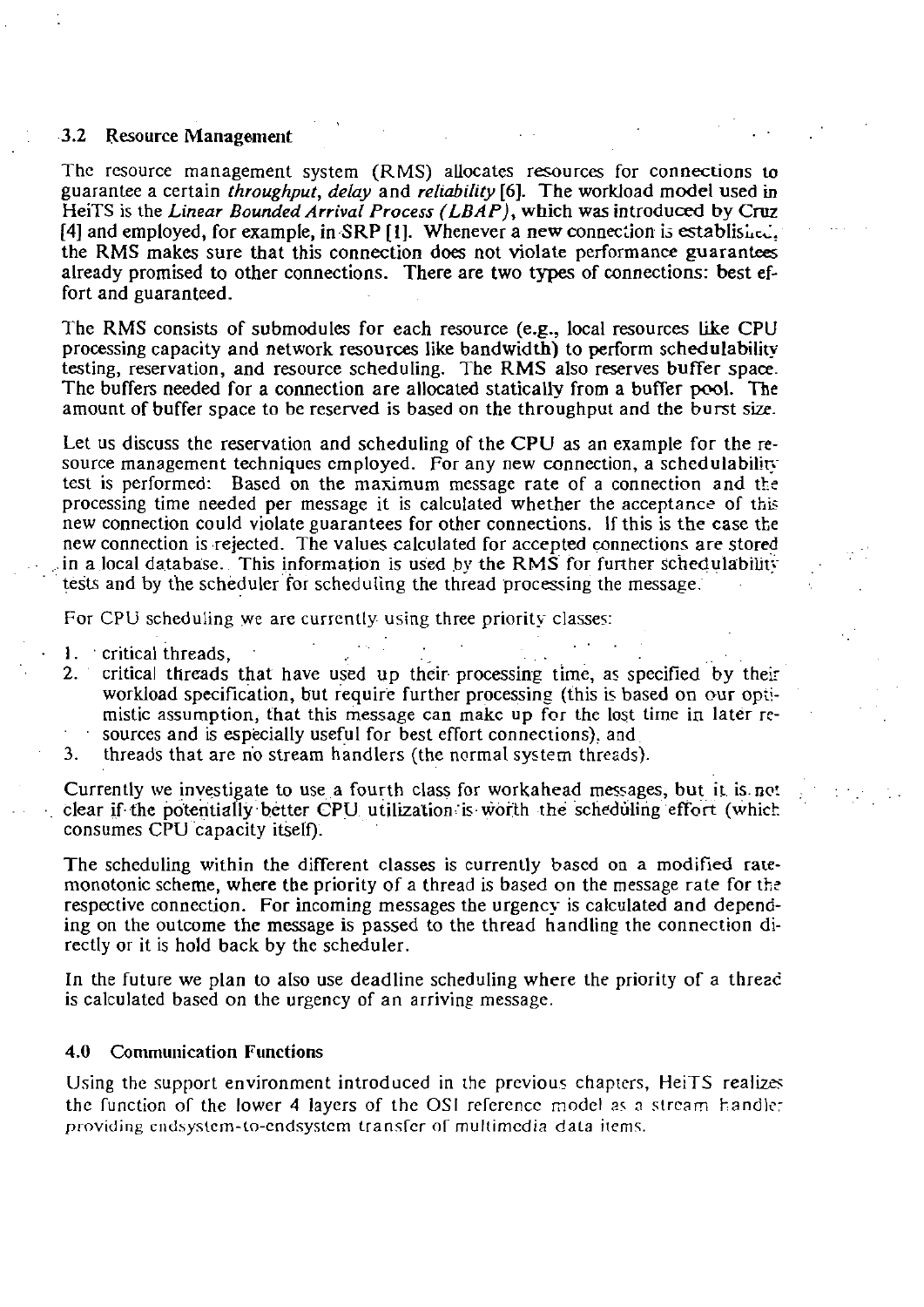#### 4.1 Design Decisions

Based on the application requirements either a reliable or an unreliable communication path between a sender and a single or multiple recipients can be established by HeiTS. QOS Parameters are used to specify such requirements. Formally, the services provided are based on the ISO transport service standard document [7]; however suitable enhancements had to be defined to cover typical multimedia requirements. Additionally, the use of certain ISO defined optional facilities had to be restricted to ensure isochronity requirements could be met.

Specific design decisions have been made in the following areas:

**Calling conventions:** Downcalls are used for outbound comrnunication (i.e., requests and responses in the OS1 terminology), upcalls for incoming indications and confirmations.

This architectural decision ensures in particular that incoming data can not only be offered for processing to the application  $-$  as is standard practice in today's data-oriented communication systems  $-$ , but that any required processing can directly be initiated by HeiTS at the correct time. Side effects of this design decision include reduced elasticity buffer requirements and that immediate connection-specific processing can be done in the user-provided indication and confirmation routines. directly be initiated by HeiTS at the correct time.<br>cision include reduced elasticity buffer require<br>connection-specific processing can be done in the<br>confirmation routines.

Entry points into these user provided functions are passed to the transport subsystem at the latest possible occasion.

- *Multicast:* Multicast is supported by the network layer where the topology of the network is known. Two forms of multicast are distinguished: In traditional "sender-initiated" multicast, the sender enumerates its communication Partners. In "receiver-initiated" multicast, a receiver may join an existing communicatiön (probably without even informing the sender about its presence).
- *Multiplexing:* Multiplexing is not supported for time-critical traffic above the data link layer, i.e., a data link connection will always be mapped onto a single transport connection. It is necessary to support multiplexing in the data link layer since some networks support only one physical connection. Its exclusion for network and transport layer allows for easier identification of the receiving process for incoming data.
- Splitting: Splitting is not supported, i.e., a single upper-layer connection does not use more than one lower-Iayer connection. In particular, one transport connection never scnds data over two or more network adaptors. Splitting was once used to let a fast processor output data to several slow networks, increasing the overall througbput of a connection. In an environment, where networks become faster than processors, splitting becomes obsolete.
- Segmentation: Segmentation should be avoided, but is supported by HeiTS. Segmentation to and reassembly of very small data units (such as  $ATM$  cells), however, shall be accomplished in hardware  $-$  HeiTS is not optimized for this function.
- Flow control: Flow control consists of end-to-end flow control to prevent the recciver from being flooded with data and access control to prevent the network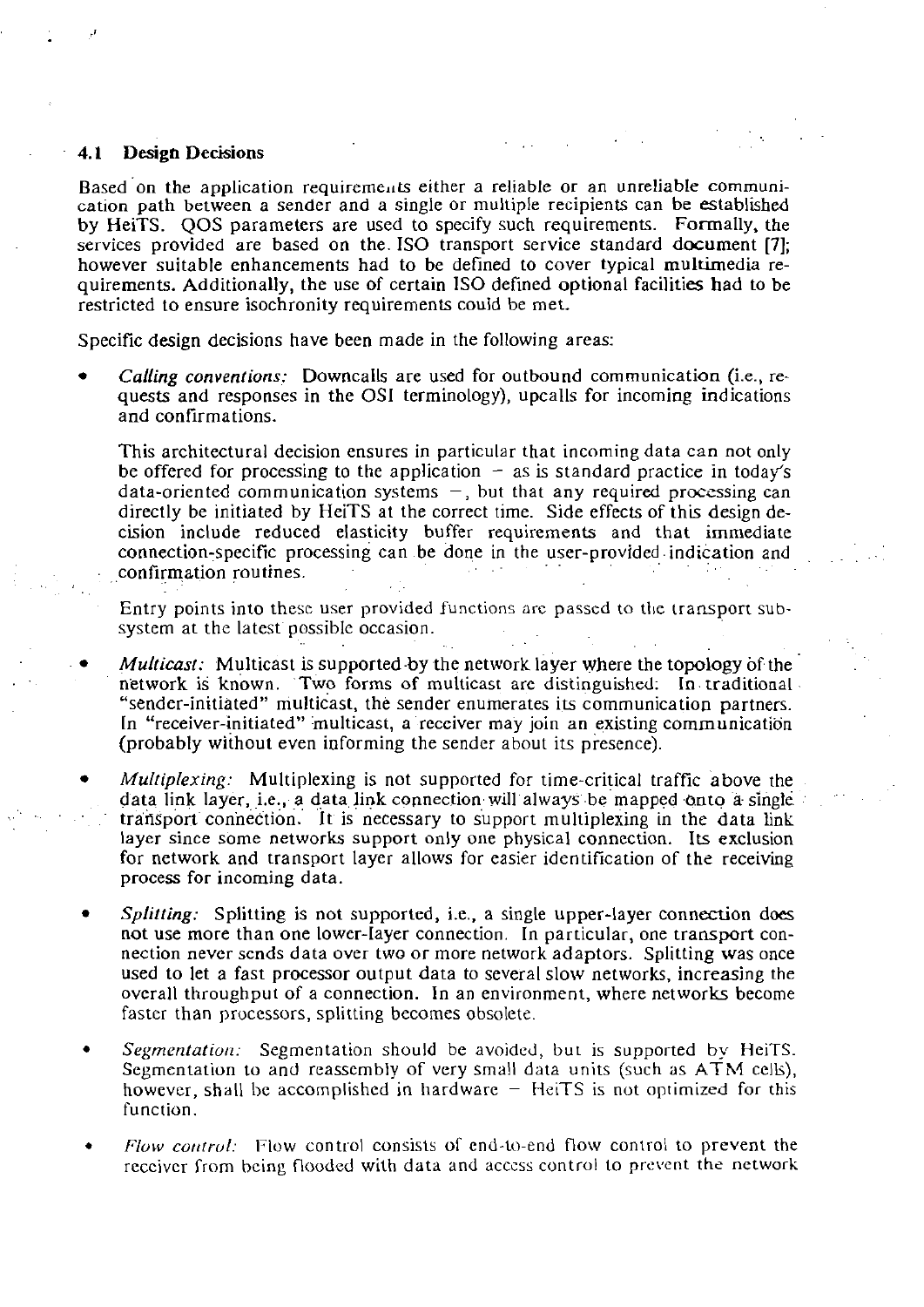-from-being overloaded. For time critical unreliable traffic, HeiTS applies a: rate-based control scheme for connections and enforces the rate of connections through leaky bucket algorithms. For conventional reliable data communication the standard techniques are used.

#### 4.2 Implementation Structure

Internally the communication subsystem is structured into **3** layers:

- *Transport Sublayer:* The transport subsystem provides reliable and unreliable end-to-end communication services enhanced by provisions for multimedia data transfer. The use of these provisions results in an isochronous data delivery whenever a respective quality of service was negotiated. As a starting point, an extended ISO transport service is considered. A modified ISO transport protocol class 1  $[8]$  has been implemented. Other protocols (e.g., XTP) are under consideration.
- *Network Sublayer:* The focus of the network layer work is in the areas of multicast support and LAN/WAN internetworking. Two different protocols are currently being implemented for experimentation: As a result of previous ISO work, a modified X.25 version is used for unicast experiments in gateway sce-<br>narios. The Internet protocol ST-II <sup>[12]</sup> is used to experiment with multicast communication over guaranteed-performance channels.
- *Connectivity Subsystem:* The connectivity subsystem provides a data link service interface to HeiTS. On most of the already available adapters for .high-speednetworks a data link protocol is implemented. The connectivity subsystem hides the different interfaces of the drivers for the various netmork adapters. - Network adaptors currently under consideration are 4 and 16 Mbit Token Ring. FDDI. and B-ISDN.

A stream handler interface is built on top of the HeiTS stack.

#### 4.3 Sample Session

Let us discuss a "typical" example scenario from the transport system interface perspective. Assume the head of a small company wants to give his Monday morning speech (a monologue, of course) to his employees sitting in their offices with their multimedia workstations switched on and ready to listen to their boss. When the chief is ready to begin, we will see the following events at the transport service interface: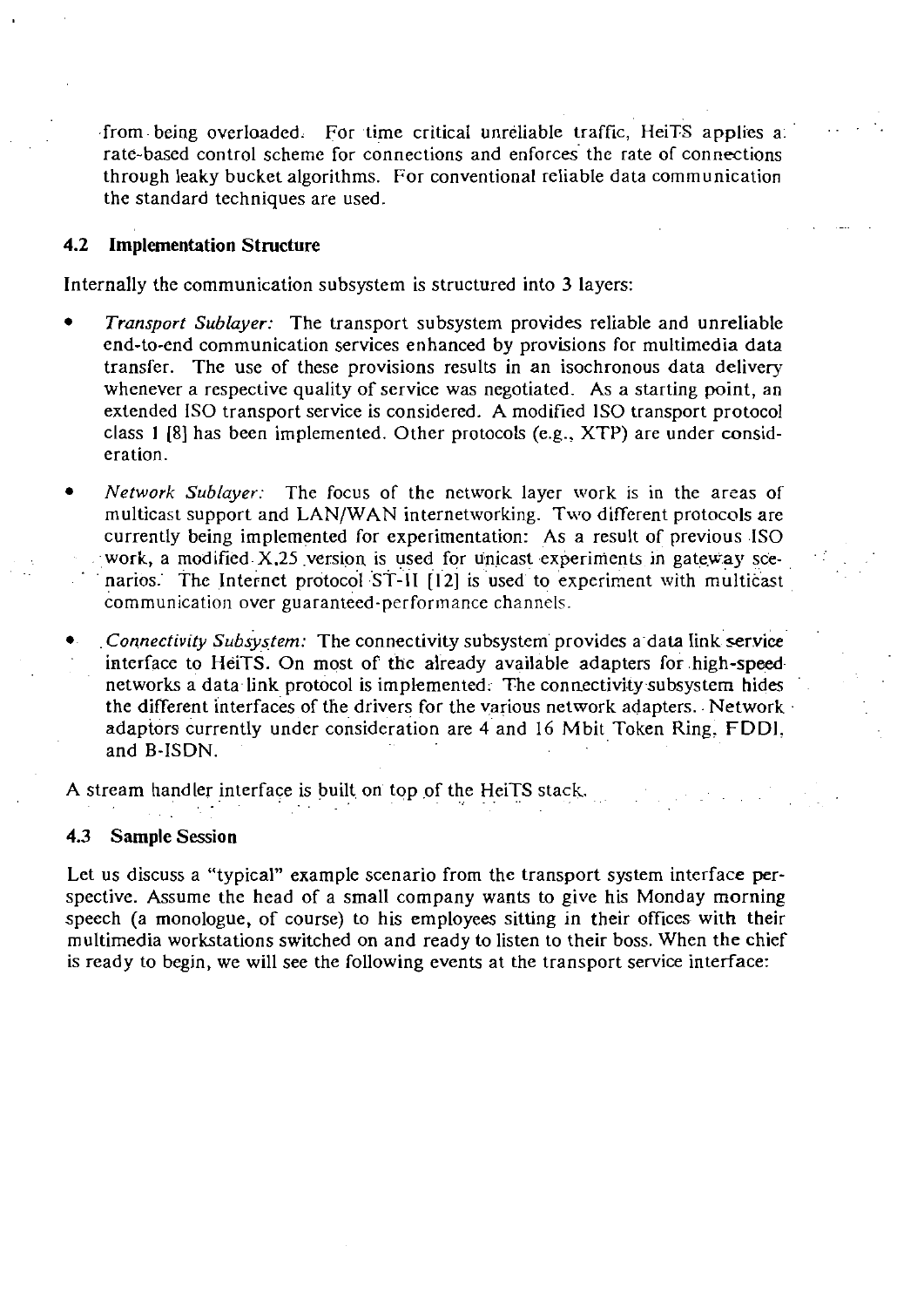```
Chief
                               Employees
                               ts open sap (MMSAP, ..., @ts conn ind, @ts disc ind, ...)
ts open sap (MMSAP, \ldots)
ts conn reg (MMSAP, Employeelist,
            {error_indication, 1.4 Mbps, 25 SDUs per second, 250 msec constant delay),
            @ts conn conf, ...)
                               \geqts conn ind (...)ts_conn_rsp (..., @ts_data_ind, ...)
>ts conn conf (...)ts_data_req (..., @first_picture_data)
                               \geqts data ind (\dots)ts disc req (\ldots)>ts disc ind (...)ts close sap (MMSAP)
```
Figure 3. Unidirectional Live Distribution of Compressed TV

In this example the symbol ">" is used to identify upcalls. " $@$ " stands for "address" of".

The example illustrates some of the key choices made for the HeiTS design: First, the concept of specialized service access points is used to distinguish multimedia and regular data traffic. Second, a set of QOS parameters is used to specify the application requirements. In this case typical values for the distribution of compressed video are given. In particular, error indication but no correction is specified. This enables the output stream handler to substitute, e.g., a corrupted video frame by either a previous full frame or a zero delta frame which will prevent the error from being visible. However, strong isochronity for the individual pictures and voice sample is required. Third, only addresses are passed at the procedure interfaces whenever data need to be handed over an interface.

#### 5.0 Summary

HeiTS is designed to handle high-speed data applications as well as multimedia data applications within IBM's Small System line (PS/2 under OS/2 and the RISC System/6000 under AIX). The main emphasis in this paper was put on the multimedia aspect. In order to meet the real-time requirements of audiovisual data streams HeiTS uses threads to handle this streams. These threads can be scheduled dependent on their real-time requirements. In order to allow this kind of scheduling the Resource Management System has been implemented in HeiTS. It allows best effort and guaranteed connections, and it supplies the scheduler with the necessary information for real-time scheduling.

Another aspect within HeiTS is to minimize the overhead of data handling. For this reason, a Buffer Management System was defined that allows efficient data handling. This includes segmenting and recombining of data units, chaining and locking of buffers, and other features. With this buffer management all unnecessary data movements can be avoided.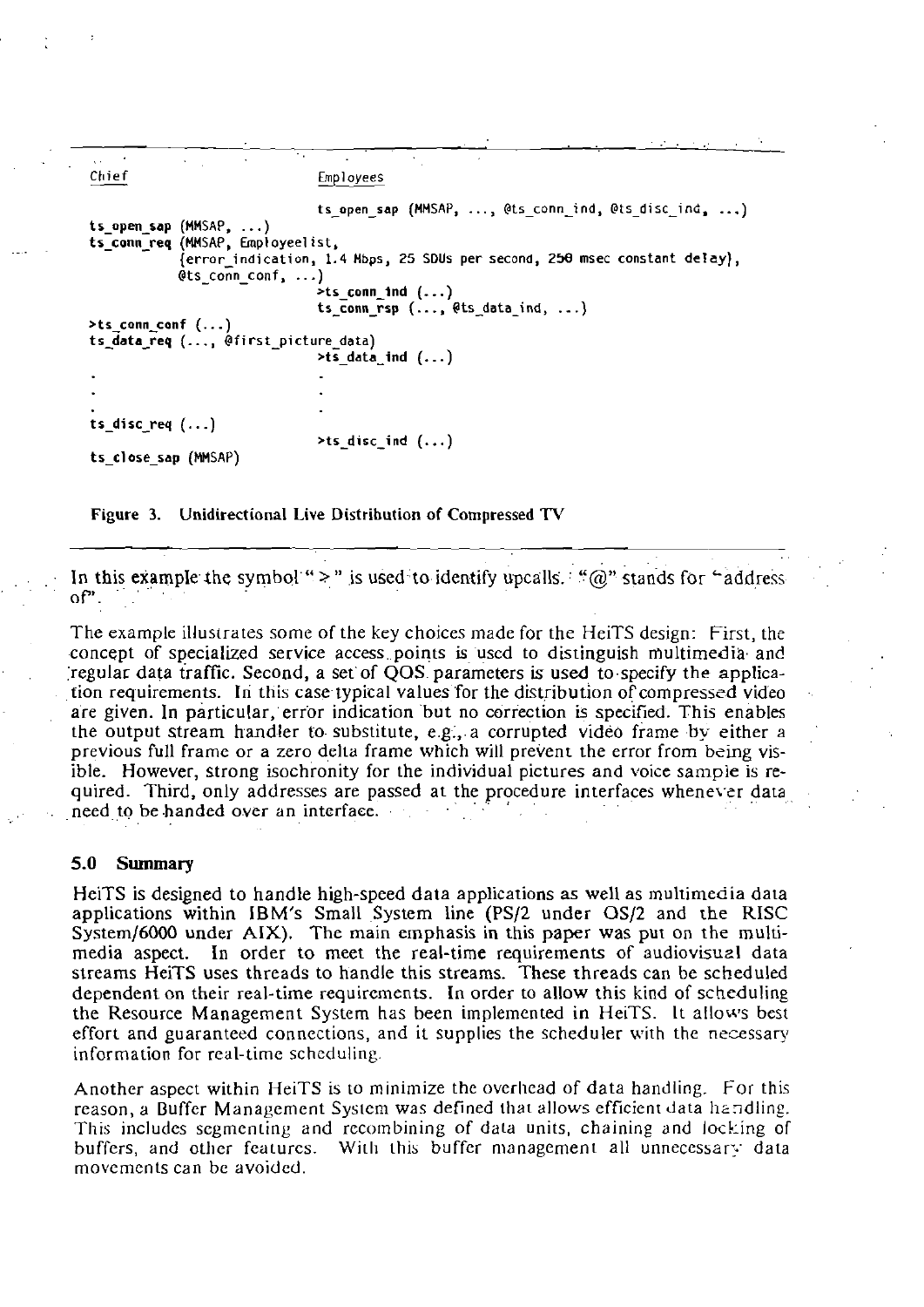With all these supporting functions defined HeiTS is an implementation of the lower four layers of the OSI Reference Model. It allows multicast on the network layer. multiplexing up to the data link layer, segmentation, and ent-to-end flow control.

Currently a modified ISO transport class 1 has been implemented. But other protocols like XTP are under consideration for future implementations. There is also st." some open issues in the resource management, e.g., the different threads are scheduled based on a rate-monotonic scheme, where the thread's priority is based on the message rate for the connection. This will be replaced by a deadline scheduling. where the priority of a thread is adjusted to the urgency of an arriving message, and is not based on a QOS input parameter.

#### **References**

- $[1]$ D. P. Anderson, R. G. Herrtwich, C. Schaefer: SRP: A Resource Reservation Protocol for Guaranteed-Performance in the Internet. ICSI, Berkelev. TR-90-006, Feb. 1990.
- $[2]$ D. D. Clark: The Structuring of Systems Using Upcalls. 10th ACM SIGOPS Symposium on Operating System Priciples, Orcas Island, Washington, Dec. 1985, pp. 171-180.
- $[3]$ D. D. Clark, D. D. Tennenhouse: Architectural Considerations for a New Generation of Protocols SIGCOMM '90 Symposium "Communications Architectures and Protocols", Philadelphia, Pennsyslvania, Sep. 1990, pp. 200-208.
- $[4]$ R. L. Cruz: A Calculus for Network Delay, Part I: Network Elements in Isolation. IEEE Transactions on Information Theory, Vol. 37, No. 1. January 1991.
- $\left[5\right]$ D. Hehmann, R.G. Herrtwich, R. Steinmetz: Creating HelTS: Objectives of the Heidelberg High-Speed Transport System. GI-Jahrestagung, Darmstadt, Oct. 1991.
- R. G. Herrtwich, R. Nagarajan, C. Vogt. Guaranteed-Performance Multimedia  $[6]$ Communication Using ST-II Over Token Ring. Submitted for publication.
- International Standards Organisation: International Standard 8072, Information  $[7]$ Processing Systems - Open Systems Interconnection - Transport Service Definition. 1986.
- International Standards Organisation: International Standard 8073, Information  $\cdot$  [8] Processing Systems - Open Systems Interconnection - Connection-Oriented Transport Protocol specification, 1986.
	- $[9]$ N. Luttenberger, R. v. Stieglitz: Performance Evaluation of a Communication Subsystem Prototype for Broadband ISDN. IEEE Workshop on the Future Trends of Distributed Computing Systems, Cairo, Sep. 1990.
	- [10] R. Steinmetz, R. Heite, J. Rückert, B. Schöner; Compound Multimedia Objects - Integration into Network and Operating Systems. International Workshop on Network and Operating System Support for Digital Audio and Video. International Computer Science Institute (ICSI), Berkeley, Nov. 1990.
	- [11] D. L. Tennenhouse: Layered Multiplexing Considered Harmful. In: H. Rudin. R. Williamson (Eds.): Protocols for High-Speed Networks, Elsevier (North-Holland), 1989.
	- [12] C. Topolcic (Ed.): Experimental Internet Stream Protocol, Version 2 (ST-II). Internet Request for Comment 1190, Oct. 1990.